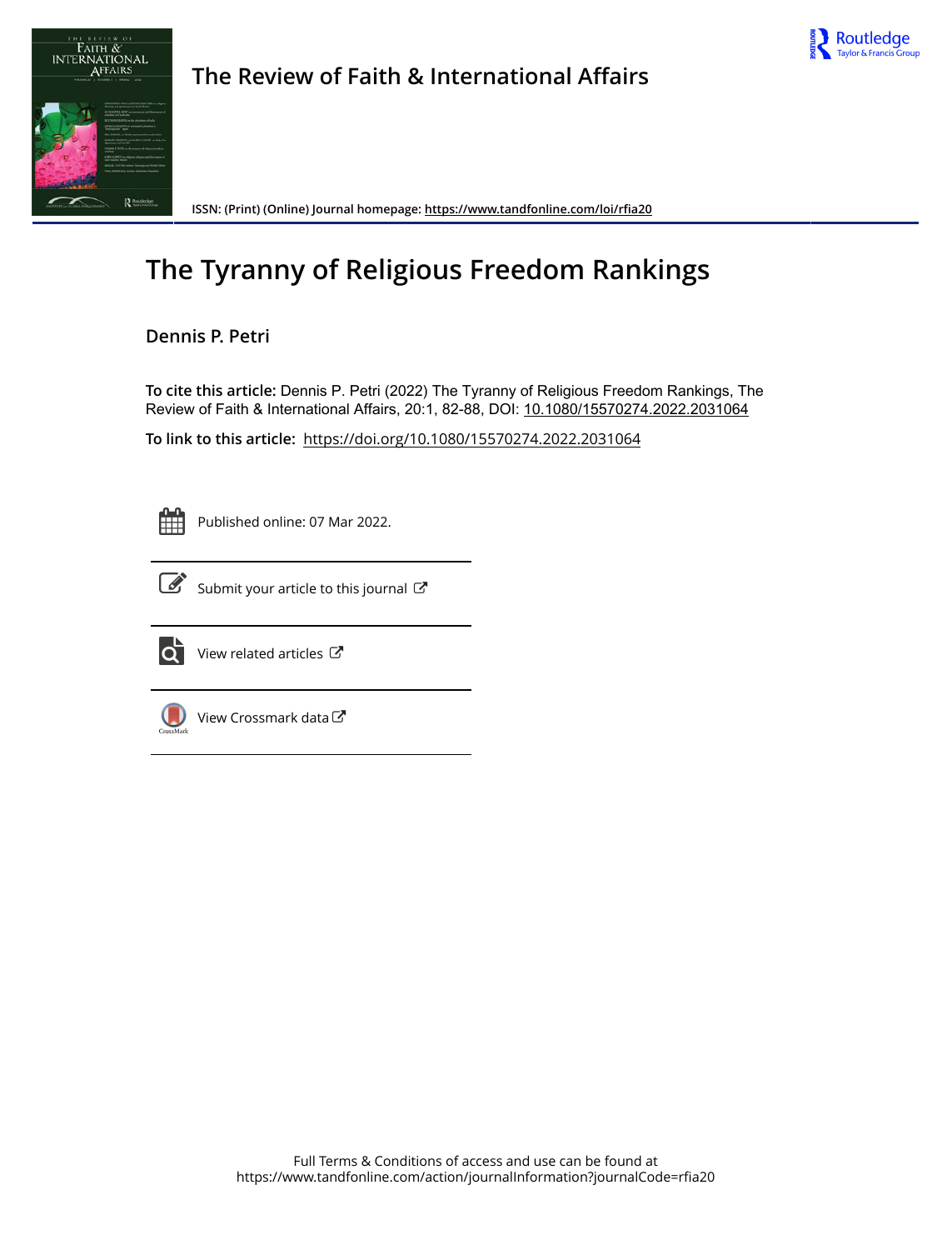## $\sim$

# THE TYRANNY OF RELIGIOUS FREEDOM RANKINGS

By Dennis P. Petri

<span id="page-1-2"></span><span id="page-1-1"></span>In 2006, Grim and Finke lamented that<br>
"religion receives little attention in<br>
international quantitative studies.<br>
Including religion in cross-national studies<br>
requires data, and high-quality data are in short n 2006, Grim and Finke lamented that "religion receives little attention in international quantitative studies. Including religion in cross-national studies supply" (Grim and Finke [2006,](#page-6-0) 3). Today, this is less of a problem, as increasing amounts of crosscountry data on religion have become available (Fox [2011\)](#page-6-1). Katherine Marshall's [\(2021](#page-7-0)) comprehensive working paper "Towards Enriching Understandings and Assessments of Freedom of Religion or Belief: Politics, Debates, Methodologies, and Practices" discusses 31 different instruments, of which the Global Restrictions on Religion of the Pew Research Center, the Religion and State Project at Bar-Ilan University, and the World Watch List of Open Doors are among the most popular.

<span id="page-1-7"></span><span id="page-1-3"></span>In a 2015 TEDx talk, Allen Hertzke, a leading scholar in religious studies and political science, recognized how instrumental religious freedom data has been to making this issue visible and to promoting policy responses (Hertzke [2015\)](#page-6-2). Indeed, the endeavors to document the situation of religious freedom worldwide have made data available for cross-national comparisons, which give an indication of the scope of religious freedom and religious conflict worldwide. This serves an apologetic purpose: the numerical importance, occurrence, and scope of religious freedom violations justifies its analysis (Sauer [2019\)](#page-7-1). By objectively observing the (quantitative) impact of an issue, it can then <span id="page-1-9"></span><span id="page-1-0"></span>be considered a "social fact," to use Durkheim's concept [\(1893](#page-6-3)), i.e. an objective social phenomenon which can be an object of research, i.e. "a single reality that is independent of any observer" (Yin [2014](#page-7-2), 17). Religious freedom has increasingly been included in both foreign and domestic policy, in the United States (Klocek [2019\)](#page-6-4) and many other countries (Toft and Green [2018;](#page-7-3) Petersen and Marshall [2019;](#page-7-4) Petri and Buijs [2019](#page-7-5)).

<span id="page-1-8"></span><span id="page-1-6"></span><span id="page-1-5"></span><span id="page-1-4"></span>Yet, notwithstanding the benefits of religious freedom datasets, essential aspects of the vulnerability of religious minorities continue to be overlooked or underweighted because of a combination of conceptual and methodological reasons. In this essay, I discuss three areas where I've identified problems with religious freedom datasets and how they are used by academics and policymakers. I will make references to some real-

Abstract: In this essay, I discuss three areas where I've identified problems with religious freedom datasets and how they are used by academics and policymakers. First, I discuss the implications of the problematic ways in which religious freedom rankings are being used. Second, I argue that religious freedom violations that can only be observed at the subnational level tend to be overlooked by religious freedom datasets. Finally, I stress the importance of understanding the multidimensionality of religious freedom to avoid oversimplifications of reality. I provide practical recommendations for the improvement of religious freedom datasets and their correct use by policymakers.

Keywords: religious freedom, datasets, rankings, methodologies, subnational level, non-state actors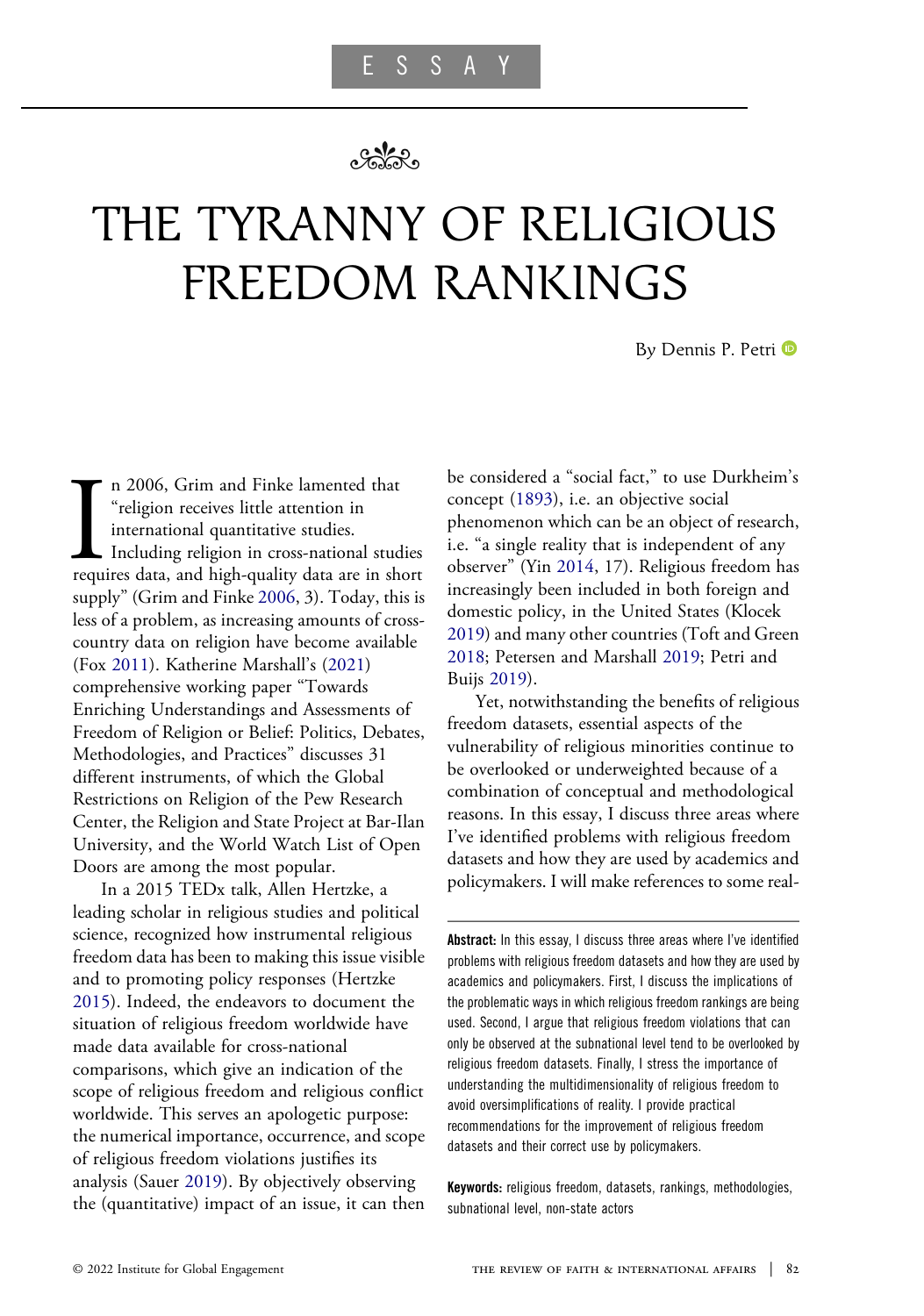life examples taken from my work as a consultant to various civil society organizations and international institutions over the last 15 years, primarily in Latin America but also in Africa and the Middle East. My aim is not to dismiss religious freedom datasets, which certainly have their place, but to explore how they can be improved and how they should be used by policymakers. To achieve this, I include practical recommendations in my discussion.

#### The Problem with Rankings

Indexes, especially rankings, are very appealing, especially to policymakers. In a landmark article with the suggestive title "The Tyranny of International Index Rankings," Høyland, Moene, and Willumsen ([2012\)](#page-6-5) argue that these can be misleading because rankings give the false impression that they are precise, when in fact, they tend to be subject to a large degree of uncertainty. In other words, whether a country ranks 1st, 22nd, or 51st on, say, Freedom House's Freedom in the World ranking, is ultimately not that meaningful; the underlying research is. Høyland and his colleagues do not argue against the usefulness of these indexes per se; their criticism is mainly focused on "how the data are summarized in a one-number-per-country fashion, as this practice can be highly misleading when the inherent uncertainty in this one number is not reported" (Høyland, Moene, and Willumsen [2012,](#page-6-5) 2). Ranking "ends up emphasizing differences where similarity is the dominant feature" [\(2012](#page-6-5), 2; see also Michener [2015](#page-7-6); Søreide [2006](#page-7-7)).

<span id="page-2-3"></span><span id="page-2-2"></span>Rankings also lead governments to engage in what Høyland, Moene and Willumsen refer to as "rank-seeking behavior." In their study, they give the example of the Malaysian government, which stated as a policy goal to improve their position on the World Bank's Doing Business ranking, rather than focusing on improving their real performance. Similar behavior can be observed by universities, who seem to be more concerned with their position in international rankings than with the quality of the education they provide (Dill [2009\)](#page-6-6).

<span id="page-2-1"></span>Religious freedom indexes do not escape these problems. In 2021, the Colombian

government disagreed strongly with the inclusion of Colombia in Open Doors' top 50 ranking of countries where Christians are most persecuted for their faith. Government officials felt this was unfair considering their efforts to promote religious freedom. But they failed to take note that the primary source of persecution of Christians identified in the report was not the Colombian government but non-state actors (including guerrillas and indigenous chiefs). In another illustrative case, in a North African country, Protestant missionaries who were arrested by the government were told: "We are only going to release you because we don't want to end up with a higher rank on the World Watch List. We expect the fanatical movements to get to you anyway." [1](#page-6-7) This may of course seem positive for the released prisoners and a testament to the influence of the World Watch List publication, but it is nevertheless concerning because it shows this government has no genuine commitment to religious freedom.<sup>[2](#page-6-8)</sup>

Birdsall and Beaman [\(2020](#page-6-9), 60) observed that "There is [an] 'almost obligatory' usage of Pew's data on global religious restrictions in reports, articles, and statements dealing with international freedom of religion or belief (FoRB)." This is a problem because other sources of data, that may be more accurate, detailed, and robust, are too often ignored. Moreover, there is a real risk that nuance is abandoned because

> Policymakers typically prefer direct, concise arguments and findings that can be applied to a broad set of cases. However, this desire for simplification can also lead to casual rather than causal inferences. The best policies are informed by scholarship that clearly acknowledges the strengths and weaknesses of its empirical work, the conditions under which its findings are most likely to apply, and what questions remain unanswered. (Klocek [2019,](#page-6-4) 94)

<span id="page-2-0"></span>There is no need to do away with religious freedom datasets, but they should be handled with caution, in line with Klocek ([2019\)](#page-6-4) and Birdsall and Beaman [\(2020](#page-6-9)). These datasets are a useful source of information and may be a good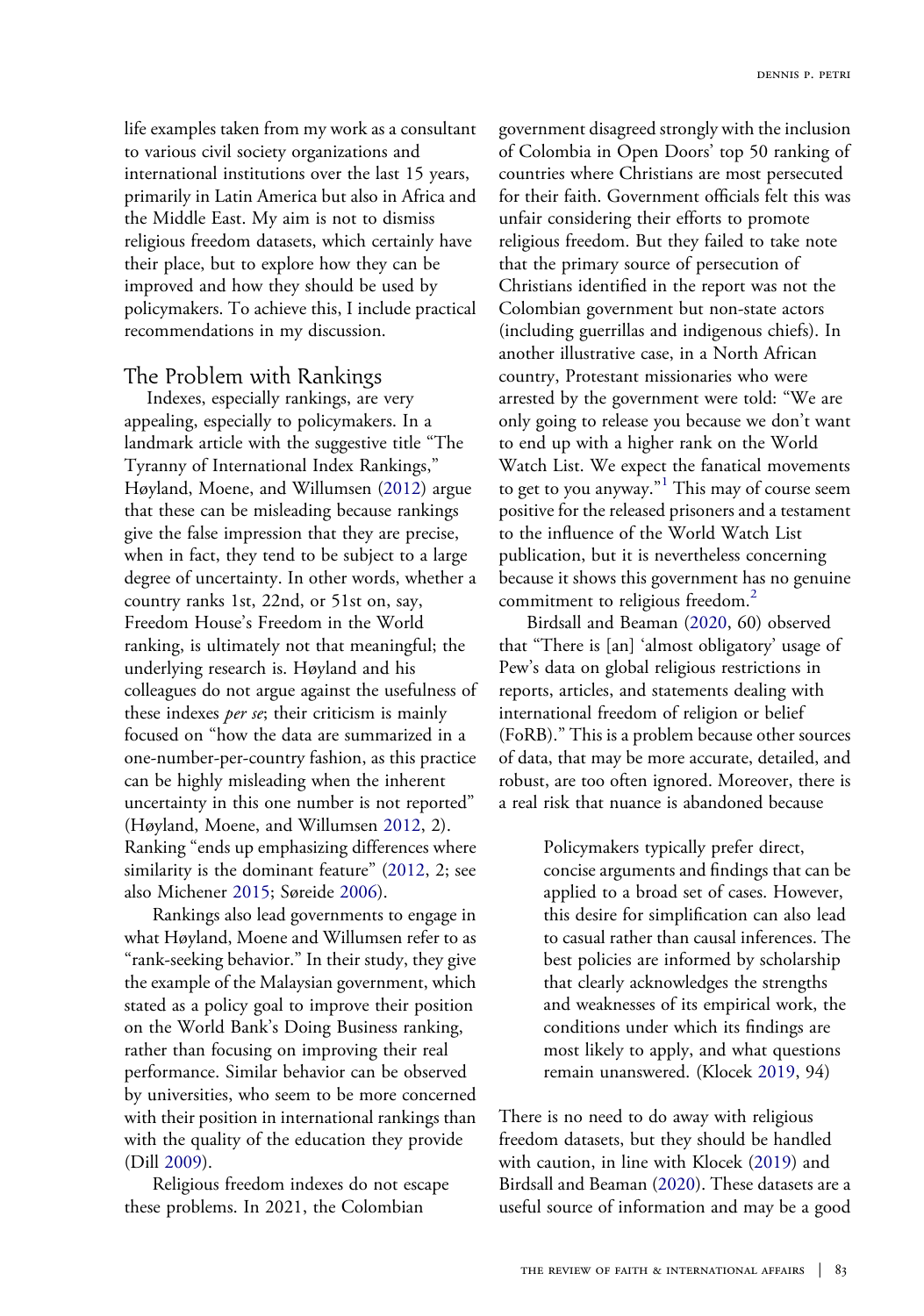basis for decision-making, but it must be remembered that rankings only provide an ordre de grandeur that is useful to situate specific cases within a broader context—identifying global trends—from which comparative results can be distilled. The limitations of rankings should always be taken into consideration, and they should ideally be nuanced by contextualized and qualitative perspectives.

#### The Observation of Subnational Religious Freedom

<span id="page-3-9"></span><span id="page-3-4"></span>Another reason why index rankings entail so much uncertainty is that they are macro-level indicators, aggregates that conceal realities that can only be observed locally, as Owen [\(2004](#page-7-8)) asserts. The negligence of the local scale—what Stein Rokkan refers to as the "whole-nation bias" in political science ([\[1970](#page-7-9)] [2009](#page-7-9))—means that findings are not nuanced or specified depending on local particularities (Snyder [2001](#page-7-10); Høyland, Moene, and Willumsen [2012](#page-6-5); Glasius et al. [2018\)](#page-6-10).

<span id="page-3-2"></span>This is also true for religious freedom datasets in which the local expressions of the vulnerability of religious minorities often go unnoticed. Because of their primary focus on the national state, most current datasets insufficiently detect religious freedom violations that occur at the local level. The methodologies of many religious freedom datasets indicate they take local variations into account when relevant, but most of them are based on the coding of publicly available sources and do not realize original fieldwork which would enable them to nuance their nationwide findings by local particularities (Schirrmacher [2016\)](#page-7-11).

<span id="page-3-3"></span><span id="page-3-1"></span><span id="page-3-0"></span>In line with the literature on subnational undemocratic regimes, which suggests that democratization rarely occurs evenly throughout a territory (O'Donnell [1993;](#page-7-12) Snyder [2001;](#page-7-10) Gibson [2005;](#page-6-11) Dabène [2008;](#page-6-12) Giraudy [2012](#page-6-13); Harbers and Ingram [2014](#page-6-14)), I have found that this also applies to the enforcement of religious freedom. Indeed, the existence of subnational areas that are characterized by weak rule of law and weak state capacity has obvious implications for the enforcement of democratic rights, including religious freedom. The indigenous communities

<span id="page-3-6"></span>in Colombia and the lawless states in north Mexico fit in this category (Petri [2020b](#page-7-13)).

<span id="page-3-7"></span><span id="page-3-5"></span>I had the opportunity to observe similar dynamics in subnational communities in San Salvador (El Salvador) and Caracas (Venezuela) (Petri [2020a\)](#page-7-14). In all these cases, I identified structural forms of religious discrimination at the subnational level, which may have nothing to do with the quality of national legislation and that are not reported in most religious discrimination measuring instruments (Petri and Glasius [2022](#page-7-15)). Through an in-depth study on religious freedom in the Muslim world, Daniel Philpott came to a similar conclusion. Because of the important heterogeneity in the Muslim world, tailormade and locally developed policies are needed to promote religious freedom (Philpott [2019](#page-7-16)).

<span id="page-3-8"></span>Of course, this shortcoming of religious freedom datasets applies to quantitative methods in general. I realize that doing qualitative studies of religious discrimination in subnational areas may be time-consuming and resource intensive. However, it is important for quantitative and qualitative approaches to remain in dialogue with one another in order to harness the advantages of both types of approaches (see Birdsall and Beaman [2020](#page-6-9)). Quantitative indexes should be more open to input from a larger variety of sources in order to reduce their blind spots on subnational realities. Katherine Marshall makes this point well:

> Country analysis is crucial because the specific context has vital importance for a granular appreciation for causes and impact of FoRB [freedom of religion and belief] violations. This granularity, however, is poorly reflected in broader quantitative transnational and time series indices that highlight trends and comparative impact. (Marshall [2021](#page-7-0), 2; see also Schirrmacher [2016](#page-7-11))

#### <span id="page-3-10"></span>The Multidimensionality of Religious Freedom

Most religious freedom datasets adopt what can be called a "laundry list" approach. The problem with this type of approach, as Fox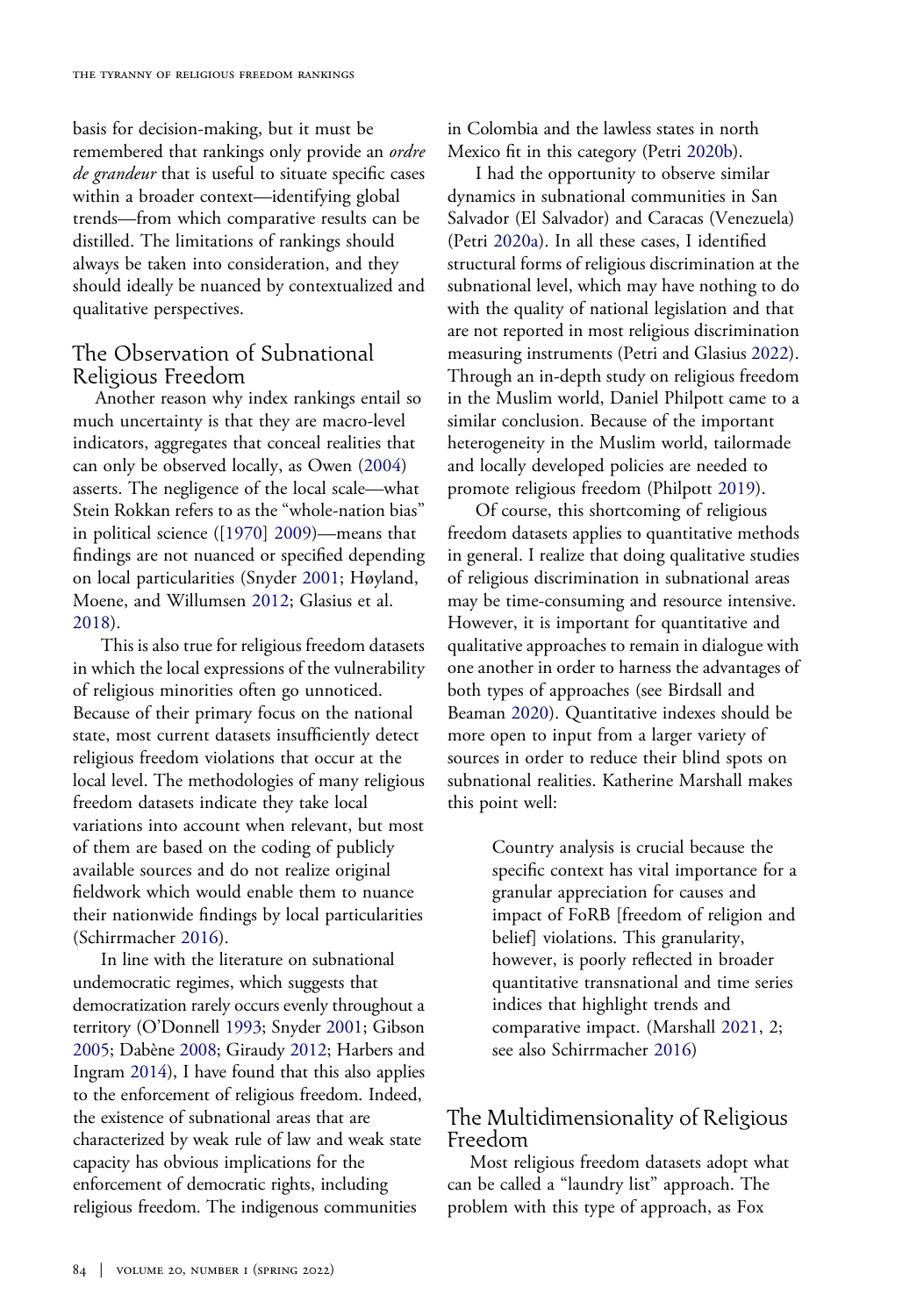<span id="page-4-1"></span>analyzes, is that laundry lists are either so specific —"limited to various aspects or instances of the relationship between religion and violence and revolution"—that they are insufficiently comprehensive, or on the contrary so comprehensive that they have "extensive lists of factors contributing to religious violence and revolution" (Fox [1999,](#page-6-15) 443). In essence, laundry lists are subject to what Owen ([2003\)](#page-7-17) refers to as a "measurement paradox": they are never representative (exhaustive) enough, but the longer they are the more difficult data collection becomes, particularly if the methodology requires cross-national comparisons.

<span id="page-4-7"></span>Because of coding requirements, the simplification of reality by focusing on a reduced number of variables is unavoidable in quantitative instruments. As stated before, measuring a fixed set of variables can be useful to make cross-national comparisons and to observe evolutions of these variables over time. However, such approaches do not account for the complex interaction between social-political factors which, under specific circumstances, can lead to situations of vulnerability for religious minorities. Moreover, important explanatory factors in particular cases may not have been included in the datasets and risk being ignored in the subsequent analysis.

<span id="page-4-8"></span><span id="page-4-6"></span><span id="page-4-3"></span>Empirical observation issues arise in the case of cluttered civil conflicts. As Marshall [\(2021](#page-7-0), 32) affirms, "Complex interactions among social, political, and cultural factors that so often contribute to the vulnerability of specific religious communities or individuals are difficult to discern." In such cases, many are quick to discard cases as "not religious persecution," pointing to alternative political, economic, or social explanations (Polinder [2010;](#page-7-18) Hurd [2015;](#page-6-16) Pérouse de Montclos [2018](#page-7-19)).<sup>3</sup> In such comments it is implicitly assumed that an incident should only be labeled as religious persecution if the perpetrators had a deliberate religious motive and that religion is the only, or at least the most important, explanatory factor. An additional implicit assumption is that an incident should only be labeled as religious persecution if it has a sufficient degree of intensity, a notion Marshall rejects ([2018\)](#page-7-20).

<span id="page-4-2"></span>Yet, conflicts that are purely religious are rare. $4$  As Fox [\(2001](#page-6-19), 54) rightly observes: "there are few, if any, important political events that are purely motivated by religion. Most are motivated and influenced by complex factors." A case in point is the interpretation of the ongoing sectarian violence in northern Nigeria, a cluttered civil conflict in which isolating the religious element is particularly challenging, as Madueke explains ([2018\)](#page-7-21). Another Nigerian scholar, who prefers to remain anonymous for security reasons, argues that this conflict is subject to a "persecution eclipse," which he defines as follows:

> <span id="page-4-5"></span>[A] situation whereby [religious] persecution and civil conflict overlap to the extent that the former is in a real or imaginative sense overshadowed or rendered almost invisible by the latter. … [Persecution] eclipse is a dangerous set of lenses that: minimizes, overlooks, or denies the suffering of a victim of persecution; encourages a causal analysis that provides vicarious justifications for the perpetrators' actions; shifts the focus of interrogation from religious freedom violations to conflict analysis; and embraces an instrumental view of conflict in which religion assumes an insignificant place in the analysis. (Anonymous author [2013,](#page-6-20) 1)

<span id="page-4-0"></span>In other words, political and economic factors related to ongoing civil unrest often overshadow and obscure the religious dimension of the violence in Nigeria.

<span id="page-4-9"></span><span id="page-4-4"></span>In other cases, religion may overshadow political and economic factors. For example, in a monograph about the Mexican state of Chiapas, Kovic describes how "religion masks political and economic struggles" (Kovic [2007,](#page-7-22) 203; see also Toft [2011\)](#page-7-23). In my own research, I have shown that when drug cartels take over essential functions of the state, as is the case in northeast Mexico, they effectively regulate aspects of religion, either because they view religion as a source of revenue or to defend their interests, contradicting the conventional wisdom that organized crime is not particularly concerned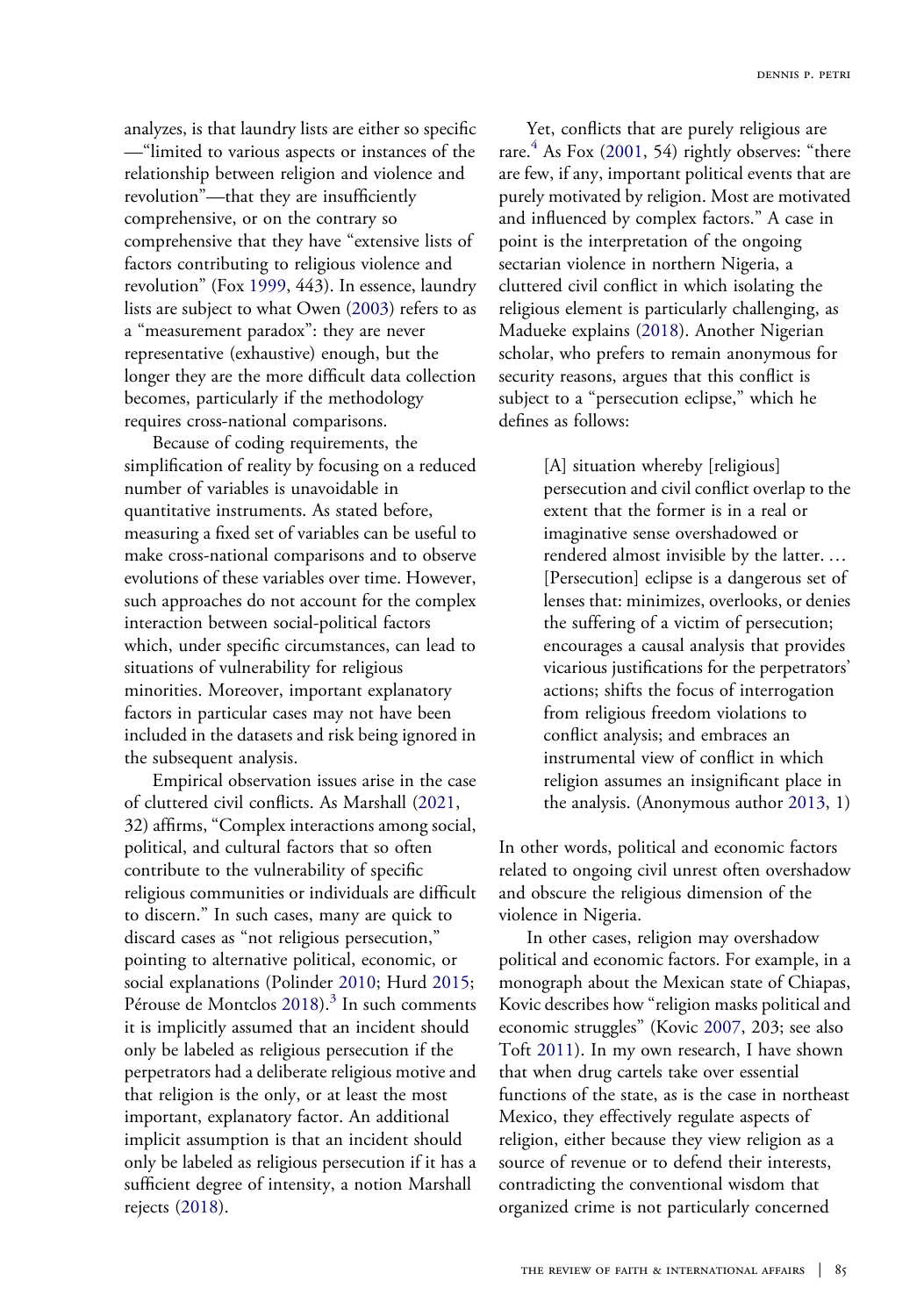with religion. In other words, religious freedom may be threatened by non-state actors who need not be religiously motivated. Most importantly, by focusing on religious behavior rather than religious identity, we bring to light the risks people may run because they translate their religiosity into behavior that, intentionally or unintentionally, challenges local powerholders (Petri [2020b](#page-7-13); Petri and Glasius [2022\)](#page-7-15). So, even though the motives of organized crime most of the time do not really have anything to do with religion *per se*, this does not mean that the religious freedom of religious minorities actively practicing believers in this case—is not affected by it.

All this suggests that alternative political, economic, or social explanations do not invalidate the existence of a relationship between religious behavior and vulnerability (Marshall [2018;](#page-7-20) Petri and Glasius [2022](#page-7-15)). It is a mistake to

want to single out one factor of vulnerability, because conflicts are always multifactorial. Indeed, in the case of threats to religious minorities that do not have a religious motivation that can be singled out, this does not mean that religion does not play a role. Rather, I believe religion should be viewed as one factor, among other factors, of the vulnerability of religious minorities.

Religious freedom datasets would do well to take fuller account of all the relevant actors, including non-state actors, that can exercise various kinds of power over religious people and their activities. Variables describing restrictions on religious freedom (or persecution of religious groups) by non-state actors are comparatively underutilized and/or underemphasized in much religious freedom research. The Pew Research Center's Social Hostilities Index does consider a range of nonstate actors, but in the context of a social hostilities category that is too broad for a single index in my opinion. The new societal module of the Religion and State Project incorporates some consideration of nonstate actors, as has Open Doors International's World Watch List since its methodological revision in 2012, but overall, it is still the case that religious discrimination by the state receives the most scholarly and journalistic attention. It is therefore essential for religious freedom datasets to consider non-state actors such as organized crime or indigenous authorities as players that can restrict the religious freedom of religious minorities, either by taking advantage of the

> impunity or by effectively taking over control of government. The "overattention on the state," as Owen calls it, makes it difficult to observe the role of non-state actors (Owen [2003,](#page-7-17) 10).

Finally, religious freedom datasets could be improved by developing variables that describe some of the overlooked aspects I mentioned in this essay, notably religious freedom violations that occur in spheres of society other than the religious sphere. Religious freedom is a multidimensional and intersectional concept that has implications beyond religious policy. Indeed, religious freedom is not only affected by religious policy, but by many other policy areas such as public health, refugee policy, foreign policy, infrastructure, urban planning, or security policy (Petri and Buijs [2019\)](#page-7-5). In other words, religious freedom has to be a cross-cutting policy issue, much like gender or the environment. Policy documents around the world talk about "the gender perspective" and the "environmental perspective." While this is naturally important, the "religious freedom perspective" is often missing.  $\triangle$ 

#### About the Author

Dennis P. Petri, PhD, is international director of the International Institute for Religious Freedom; founder and scholar-at-large at the Observatory of Religious Freedom in Latin America; lecturer at The Hague University of Applied Sciences, the Universidad Latinoamericana de Ciencia y Tecnología and the Latin American Faculty of Social Sciences (UNESCO); and director of the Foundation Platform for Social Transformation.

RELIGIOUS FREEDOM HAS TO BE A CROSS-CUTTING POLICY ISSUE, MUCH LIKE GENDER OR THE ENVIRONMENT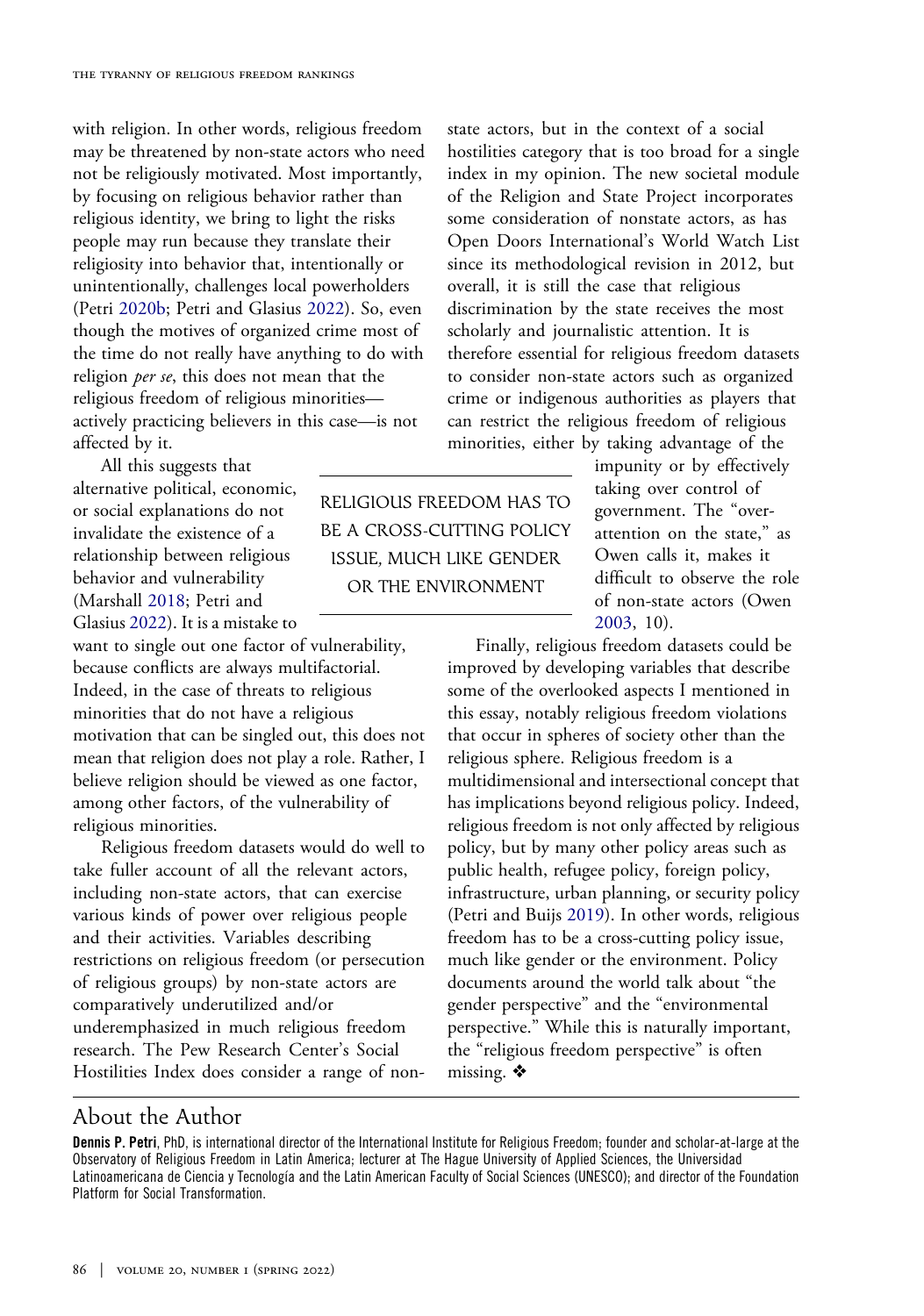<span id="page-6-7"></span>**Notes** 

- 1. In the World Watch List methodology, the actions of non-state actors are also taken into consideration. So, if the fanatical movements would have harmed these missionaries, it would have driven the country score up as well.
- <span id="page-6-8"></span>2. My account of these two examples is based on personal conversations with Open Doors staff and with Colombian government officials in the first case.
- <span id="page-6-17"></span>3. Birdsall and Beaman ([2020,](#page-6-9) 66) argue that the conceptions and functions of "religion" and "religious freedom" are dependent upon the cultural background of the observer.
- <span id="page-6-22"></span><span id="page-6-18"></span>4. This is true even for conflicts that are described in the Bible. One could argue that the incident of the stoning of Stephen, who is traditionally remembered as the first Christian martyr, was more political than religious. A careful analysis of the report of this incident in the New Testament (Acts 6:8-8:1) shows that he was not killed for religious reasons, but because he had insulted the members of the Sanhedrin and because he represented a movement that threatened their influence (Boyd-MacMillan [2006\)](#page-6-21). The crucifixion of Jesus himself could also be interpreted in political terms: he was sentenced to death because he was a threat to the authority of the Romans. Notwithstanding the obvious political dimension of these incidents, no one would dare to downplay the religious convictions of both its perpetrators and its victims. A multifactorial approach to interpret these incidents that recognizes its political and religious dimensions seems therefore more appropriate.

#### ORCID

Dennis P. Petri **D** <http://orcid.org/0000-0002-7473-2576>

#### References

- <span id="page-6-20"></span>Anonymous Author. [2013.](#page-4-0) Nigeria: Persecution or Civil Unrest? Accessed March 18, 2019. [https://www.worldwatchmonitor.org/old-site](https://www.worldwatchmonitor.org/old-site-imgs-pdfs/2576904.pdf)[imgs-pdfs/2576904.pdf.](https://www.worldwatchmonitor.org/old-site-imgs-pdfs/2576904.pdf)
- <span id="page-6-9"></span>Birdsall, Judd, and Lori Beaman. [2020.](#page-2-0) "Faith in Numbers: Can we Trust Quantitative Data on Religious Affiliation and Religious Freedom?" The Review of Faith & International Affairs 18 (3): 60–68.
- <span id="page-6-21"></span>Boyd-MacMillan, Ronald R. [2006.](#page-6-22) Faith That Endures. The Essential Guide to the Persecuted Church. Lancaster: Sovereign World Limited.
- <span id="page-6-12"></span>Dabène, Olivier. [2008](#page-3-0). "Enclaves autoritaires en démocratie: perspectives latino-américaines." In Autoritarismes démocratiques et démocraties autoritaires au XXIe siècle: Convergences Nord-Sud, edited by O. Dabène, V. Geisser, and G. Massardier, 89–112. Paris: La Découverte.
- <span id="page-6-6"></span>Dill, David D. [2009.](#page-2-1) "Convergence and Diversity: The Role and Influence of University Rankings." In University Rankings, Diversity, and the New Landscape of Higher Education, edited by B. M. Kehm and B. Stensaker, 97-116. Rotterdam: Sense Publishers.

<span id="page-6-3"></span>Durkheim, Emile. [1893](#page-1-0). De la division du travail social. Paris: Presses universitaires de France.

<span id="page-6-15"></span>Fox, Jonathan. [1999.](#page-4-1) "Towards a Dynamic Theory of Ethno-Religious Conflict." Nations and Nationalism 5 (4): 431–463.

<span id="page-6-19"></span>Fox, Jonathan. [2001.](#page-4-2) "Religion as an Overlooked Element of International Relations." International Studies Review 3 (3): 53–73.

<span id="page-6-1"></span>Fox, Jonathan. [2011](#page-1-1). "Building Composite Measures of Religion and State." Interdisciplinary Journal of Research on Religion 7: 1–39.

- <span id="page-6-11"></span>Gibson, Edward. [2005.](#page-3-1) "Boundary Control: Subnational Authoritarianism in Democratic Countries." World Politics 58 (1): 101–132.
- <span id="page-6-13"></span>Giraudy, Agustina. [2012](#page-3-0). "Subnational Democracy: Lessons from Latin America." Comparative Democratization 10 (1): 23–26.
- <span id="page-6-10"></span>Glasius, Marlies, M. Lange, J. Bartman, E. Dalmasso, A. Lv, A. Del Sordi, M. Michaelsen, and K. Ruijgrok. [2018.](#page-3-2) Research, Ethics and Risk in the Authoritarian Field. New York: Palgrave Macmillan.
- <span id="page-6-0"></span>Grim, Brian J., and Roger Finke. [2006](#page-1-2). "International Religion Indexes: Government Regulation, Government Favoritism, and Social Regulation of Religion." Interdisciplinary Journal of Research on Religion 2 (1): 1–40.
- <span id="page-6-14"></span>Harbers, Imke, and M. Ingram. [2014](#page-3-3). "Democratic Institutions Beyond the Nation State: Measuring Institutional Dissimilarity in Federal Countries." Government and Opposition 49 (1): 24–46.
- <span id="page-6-2"></span>Hertzke, Allen D. [2015](#page-1-3). Putting Religious Freedom Back on the Map. <https://www.youtube.com/watch?v=uttwv5mT0zE>
- <span id="page-6-5"></span>Høyland, Bjørn, Karl Moene, and Fredrik Willumsen. [2012.](#page-2-2) "The Tyranny of International Index Rankings." Journal of Development Economics 97 (1): 1–14.
- <span id="page-6-16"></span>Hurd, Elizabeth Shakman. [2015](#page-4-3). Beyond Religious Freedom: The New Global Politics of Religion. Princeton, NJ: Princeton University Press.
- <span id="page-6-4"></span>Klocek, Jason. [2019.](#page-1-4) "Opportunities and Challenges for International Religious Freedom Research to Inform U.S. Foreign Policy." International Journal for Religious Freedom 12 (1/2): 85–96.